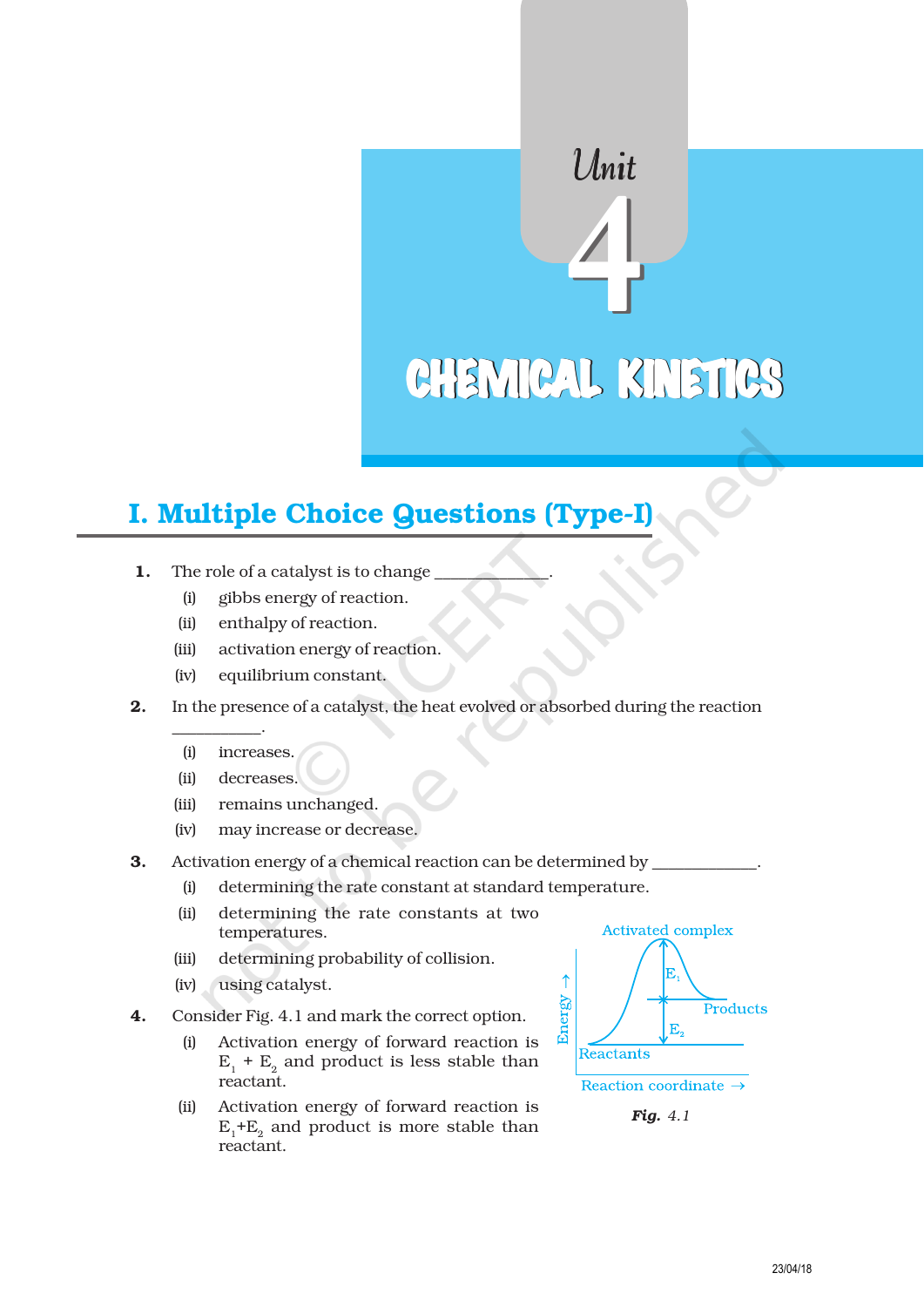- (iii) Activation energy of both forward and backward reaction is  $E_1 + E_2$  and reactant is more stable than product.
- (iv) Activation energy of backward reaction is  $E_1$  and product is more stable than reactant.
- 5. Consider a first order gas phase decomposition reaction given below :

$$
A(g) \longrightarrow B(g) + C(g)
$$

The initial pressure of the system before decomposition of A was  $p_{_{l}}$ . After lapse of time 't', total pressure of the system increased by *x* units and became ' $p_t$ ' The rate constant *k* for the reaction is given as \_

(i) 
$$
k = \frac{2.303}{t} \log \frac{p_i}{p_i - x}
$$

(ii) 
$$
k = \frac{2.303}{t} \log \frac{p_i}{2p_i - p_t}
$$

(iii)  $\frac{2.303}{1}$  log 2 *i*  $i$   $\boldsymbol{r}_t$  $k = \frac{2.303}{1} \log \frac{p}{2}$  $t \qquad ^{\circ}2p_{i}+p$ = +

(iv) 
$$
k = \frac{2.303}{t} \log \frac{p_i}{p_i + x}
$$

6. According to Arrhenius equation rate constant *k* is equal to  $A e^{-E_a/RT}$ . Which

of the following options represents the graph of  $\ln k$  vs  $\frac{1}{T}$  $\overline{\mathrm{T}}$  ?

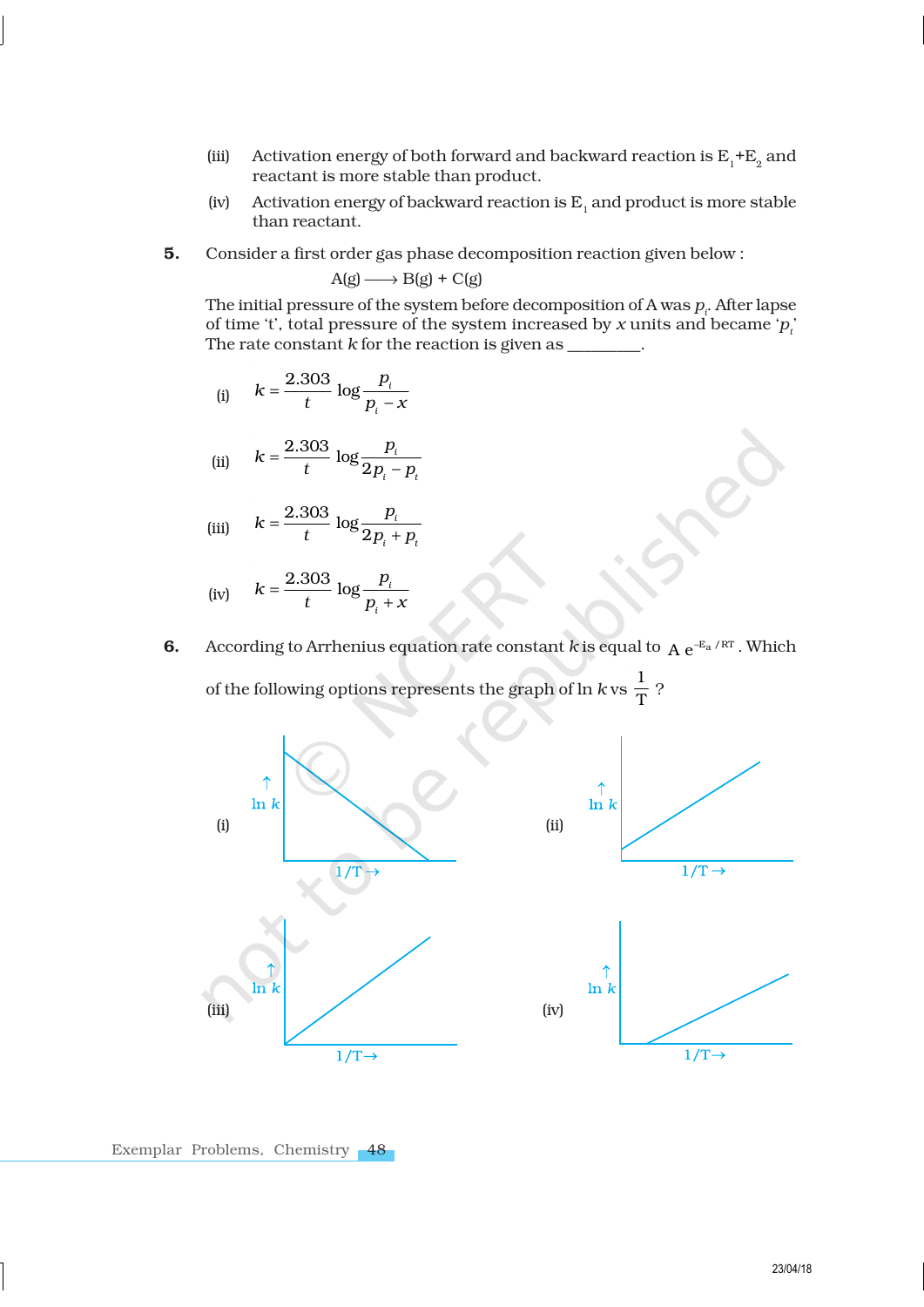7. Consider the Arrhenius equation given below and mark the correct option.

 $k = A e^{-E_a / RT}$ 

- (i) Rate constant increases exponentially with increasing activation energy and decreasing temperature.
- (ii) Rate constant decreases exponentially with increasing activation energy and decreasing temperature.
- (iii) Rate constant increases exponentially with decreasing activation energy and decreasing temperature.
- (iv) Rate constant increases exponentially with decreasing activation energy and increasing temperature.
- 8. A graph of volume of hydrogen released vs time for the reaction between zinc and dil.HCl is given in Fig. 4.2. On the basis of this mark the correct option.



- **9.** Which of the following statements is **not** correct about order of a reaction.
	- (i) The order of a reaction can be a fractional number.
	- (ii) Order of a reaction is experimentally determined quantity.
	- (iii) The order of a reaction is always equal to the sum of the stoichiometric coefficients of reactants in the balanced chemical equation for a reaction.
	- (iv) The order of a reaction is the sum of the powers of molar concentration of the reactants in the rate law expression.
- 10. Consider the graph given in Fig. 4.2. Which of the following options does not show instantaneous rate of reaction at 40<sup>th</sup> second?

(i) 
$$
\frac{V_5 - V_2}{50 - 30}
$$
  
\n(ii) 
$$
\frac{V_4 - V_2}{50 - 30}
$$
  
\n(iii) 
$$
\frac{V_3 - V_2}{40 - 30}
$$

$$
\text{(iv)} \qquad \frac{V_3 - V_1}{40 - 20}
$$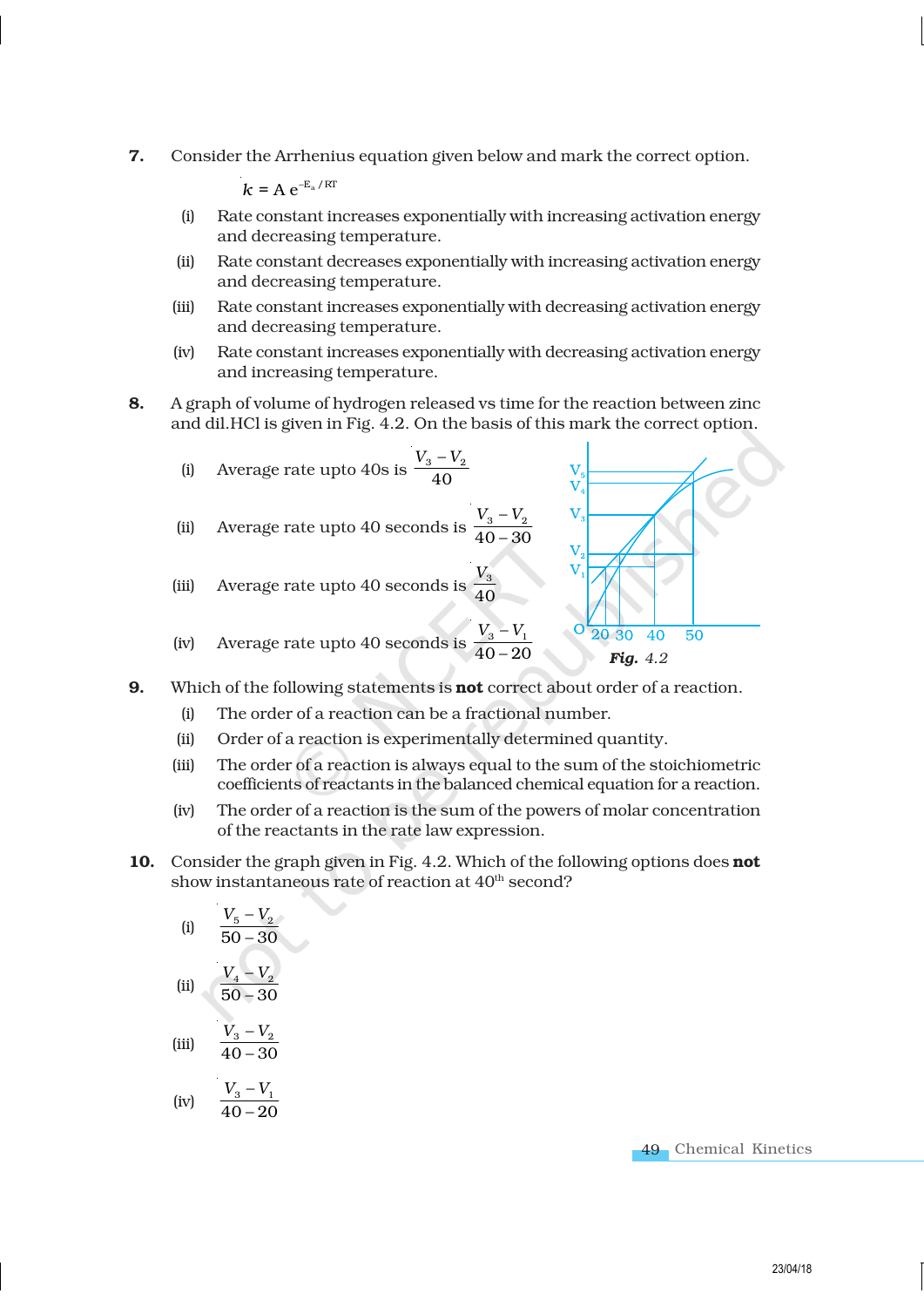- 11. Which of the following statements is correct?
	- (i) The rate of a reaction decreases with passage of time as the concentration of reactants dereases.
	- (ii) The rate of a reaction is same at any time during the reaction.
	- (iii) The rate of a reaction is independent of temperature change.
	- (iv) The rate of a reaction decreases with increase in concentration of reactant(s).
- 12. Which of the following expressions is correct for the rate of reaction given below?

 $5Br$ <sup>-</sup>(aq) +  $BrO_3^-$ (aq) +  $6H^+$ (aq)  $\longrightarrow$   $3Br_2$ (aq) +  $3H_2O(1)$ 

(i) 
$$
\frac{\Delta [Br^-]}{\Delta t} = 5 \frac{\Delta [H^+]}{\Delta t}
$$
  
\n(ii) 
$$
\frac{\Delta [Br^-]}{\Delta t} = \frac{6}{5} \frac{\Delta [H^+]}{\Delta t}
$$
  
\n(iii) 
$$
\frac{\Delta [Br^-]}{\Delta t} = \frac{5}{6} \frac{\Delta [H^+]}{\Delta t}
$$

$$
\Delta t = 6 \quad \Delta t
$$
\n
$$
\Delta Br^{-1} = \Delta H^{+}
$$

$$
\text{(iv)} \qquad \frac{\Delta[\text{Br}^-]}{\Delta t} = 6 \frac{\Delta[\text{H}^+]}{\Delta t}
$$

### 13. Which of the following graphs represents exothermic reaction?

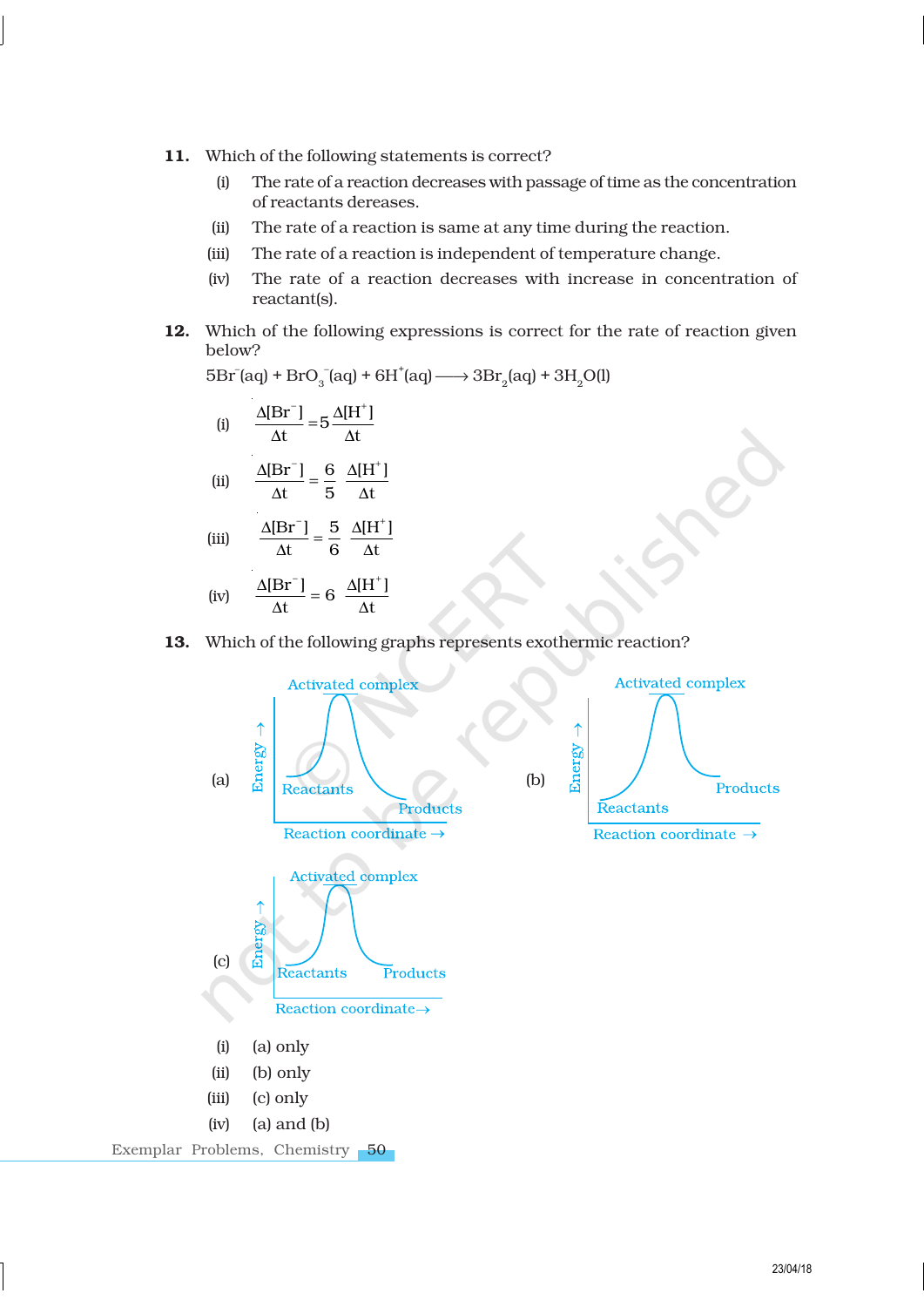14. Rate law for the reaction  $A + 2B \longrightarrow C$  is found to be

### $Rate = k$  [A][B]

Concentration of reactant 'B' is doubled, keeping the concentration of 'A' constant, the value of rate constant will be\_\_\_\_\_\_.

- (i) the same
- (ii) doubled
- (iii) quadrupled
- (iv) halved
- 15. Which of the following statements is **incorrect** about the collison theory of chemical reaction?
	- (i) It considers reacting molecules or atoms to be hard spheres and ignores their structural features.
	- (ii) Number of effective collisions determines the rate of reaction.
	- (iii) Collision of atoms or molecules possessing sufficient threshold energy results into the product formation.
	- (iv) Molecules should collide with sufficient threshold energy and proper orientation for the collision to be effective.
- **16.** A first order reaction is 50% completed in 1.26  $\times$  10<sup>14</sup> s. How much time would it take for 100% completion?
	- (i)  $1.26 \times 10^{15}$  s
	- (ii)  $2.52 \times 10^{14}$  s
	- (iii)  $2.52 \times 10^{28}$  s
	- (iv) infinite
- 17. Compounds 'A' and 'B' react according to the following chemical equation.

$$
A (g) + 2 B (g) \longrightarrow 2C (g)
$$

Concentration of either 'A' or 'B' were changed keeping the concentrations of one of the reactants constant and rates were measured as a function of initial concentration. Following results were obtained. Choose the correct option for the rate equations for this reaction.

| <b>Experiment Initial</b> | concentration<br>of $[A] / \text{mol} L^{-1}$ | <b>Initial</b><br>concentration<br>of [B]/mol $L^{-1}$ | Initial rate of<br>formation of<br>$[C] / \text{mol} L^{-1} s^{-1}$ |
|---------------------------|-----------------------------------------------|--------------------------------------------------------|---------------------------------------------------------------------|
|                           | 0.30                                          | 0.30                                                   | 0.10                                                                |
| 2.                        | 0.30                                          | 0.60                                                   | 0.40                                                                |
| 3.                        | 0.60                                          | 0.30                                                   | 0.20                                                                |

- (i) Rate =  $k [A]^2 [B]$
- (ii) Rate =  $k$  [A] [B]<sup>2</sup>
- (iii) Rate =  $k$  [A] [B]
- $(iv)$  Rate =  $k [A]^2 [B]^0$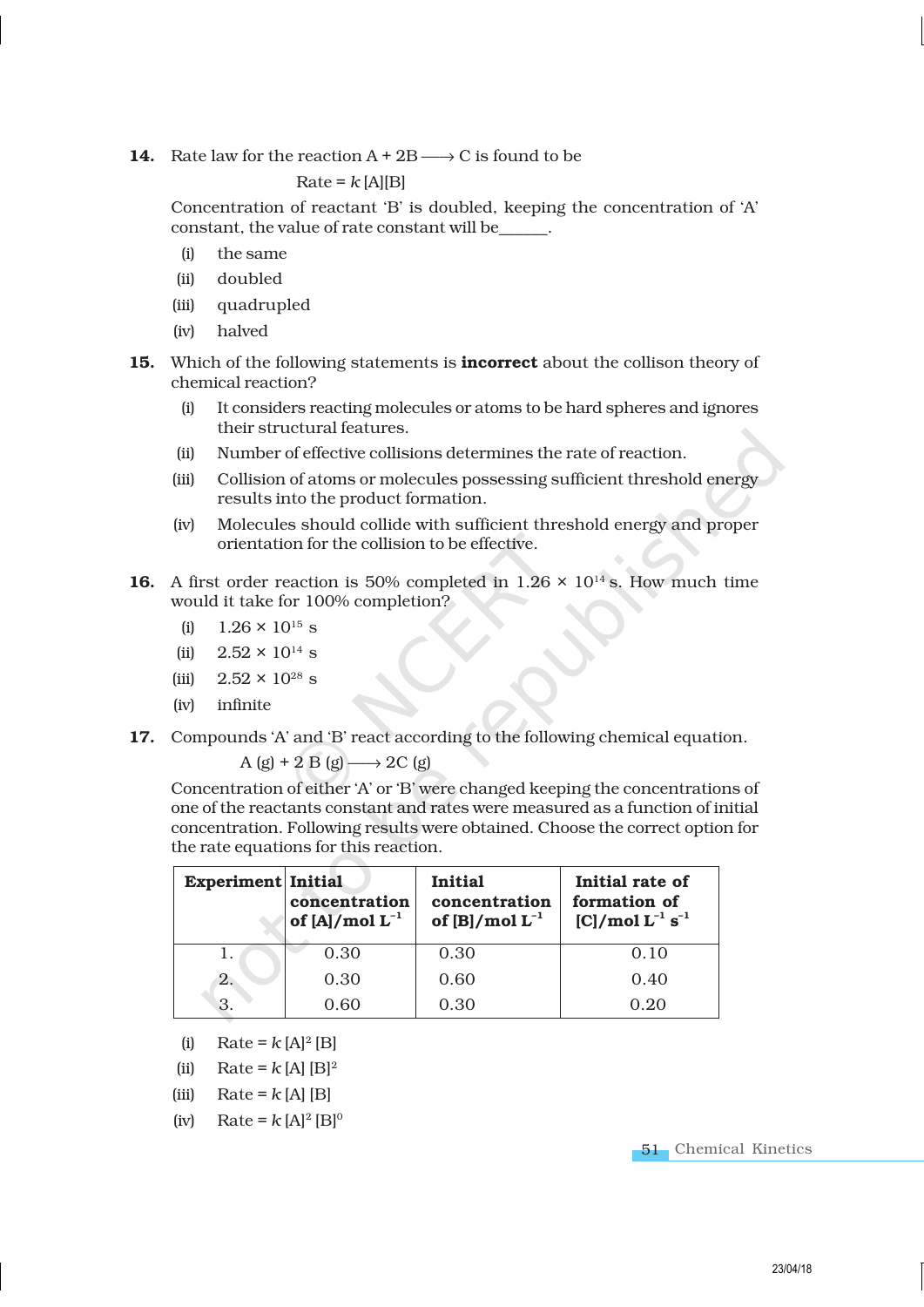- 18. Which of the following statement is **not** correct for the catalyst?
	- (i) It catalyses the forward and backward reaction to the same extent.
	- (ii) It alters ∆*G* of the reaction.
	- (iii) It is a substance that does not change the equilibrium constant of a reaction.
	- (iv) It provides an alternate mechanism by reducing activation energy between reactants and products.
- 19. The value of rate constant of a pseudo first order reaction
	- (i) depends on the concentration of reactants present in small amount.
	- (ii) depends on the concentration of reactants present in excess.
	- (iii) is independent of the concentration of reactants.
	- (iv) depends only on temperature.
- **20.** Consider the reaction  $A \rightleftharpoons B$ . The concentration of both the reactants and the products varies exponentially with time. Which of the following figures correctly describes the change in concentration of reactants and products with time?



### II. Multiple Choice Questions (Type-II)

### Note : In the following questions two or more options may be correct.

21. Rate law cannot be determined from balanced chemical equation if \_\_\_\_\_\_\_. (i) reverse reaction is involved.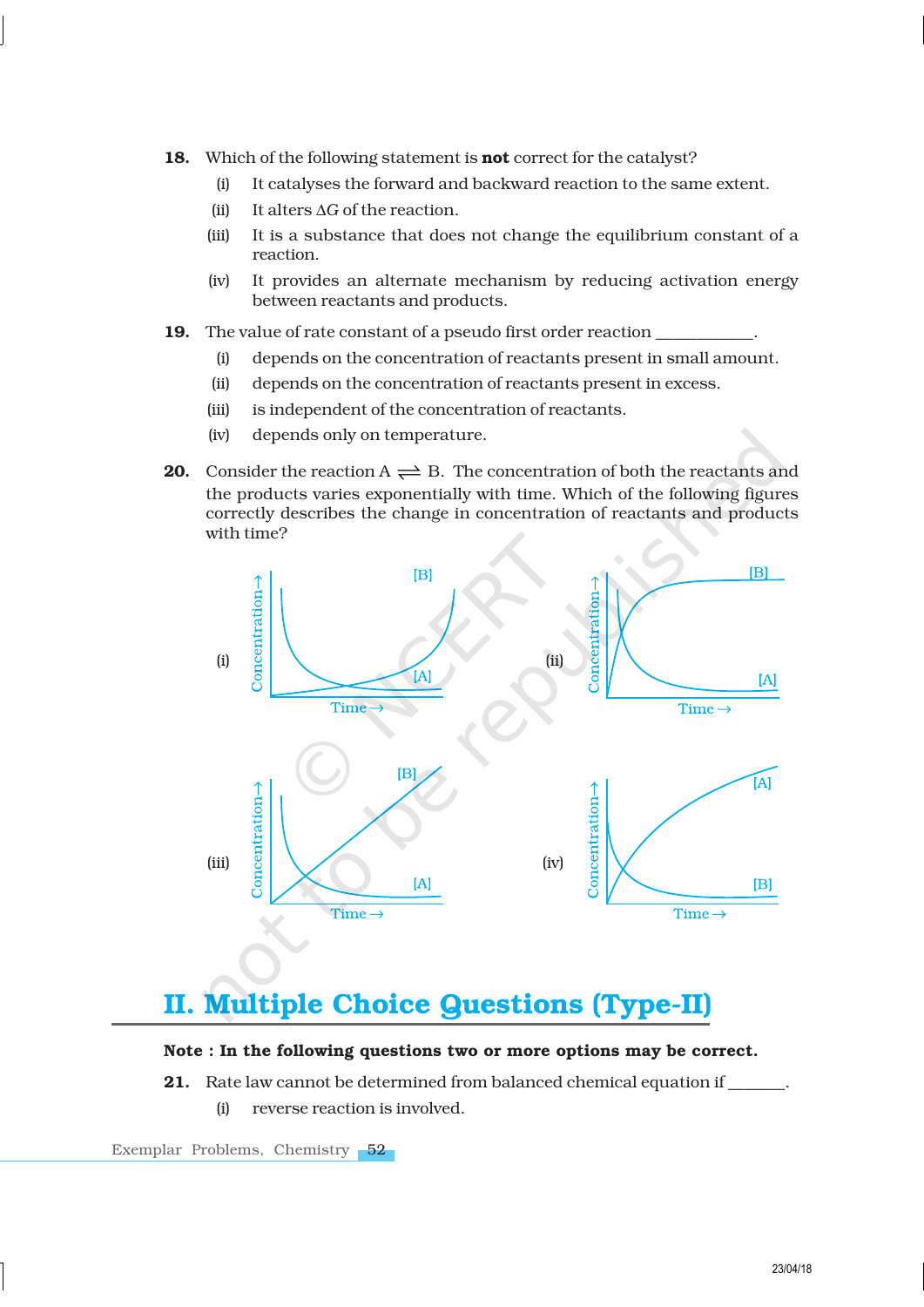- (ii) it is an elementary reaction.
- (iii) it is a sequence of elementary reactions.
- (iv) any of the reactants is in excess.
- 22. Which of the following statements are applicable to a balanced chemical equation of an elementary reaction?
	- (i) Order is same as molecularity.
	- (ii) Order is less than the molecularity.
	- (iii) Order is greater than the molecularity.
	- (iv) Molecularity can never be zero.
- 23. In any unimolecular reaction
	- (i) only one reacting species is involved in the rate determining step.
	- (ii) the order and the molecularity of slowest step are equal to one.
	- (iii) the molecularity of the reaction is one and order is zero.
	- (iv) both molecularity and order of the reaction are one.
- **24.** For a complex reaction
	- (i) order of overall reaction is same as molecularity of the slowest step.
	- (ii) order of overall reaction is less than the molecularity of the slowest step.
	- (iii) order of overall reaction is greater than molecularity of the slowest step.
	- (iv) molecularity of the slowest step is never zero or non interger.
- 25. At high pressure the following reaction is zero order.

 $2NH<sub>2</sub>(g)$ (g)  $\frac{1130 \text{ K}}{\text{Platinum catalyst}}$  N<sub>2</sub>(g) + 3H<sub>2</sub>(g)

Which of the following options are correct for this reaction?

- (i) Rate of reaction = Rate constant
- (ii) Rate of the reaction depends on concentration of ammonia.
- (iii) Rate of decomposition of ammonia will remain constant until ammonia disappears completely.
- (iv) Further increase in pressure will change the rate of reaction.
- 26. During decomposition of an activated complex
	- (i) energy is always released
	- (ii) energy is always absorbed
	- (iii) energy does not change
	- (iv) reactants may be formed
- 28. According to Maxwell Boltzmann distributon of energy,
	- (i) the fraction of molecules with most probable kinetic energy decreases at higher temperatures.
	- (ii) the fraction of molecules with most probable kinetic energy increases at higher temperatures.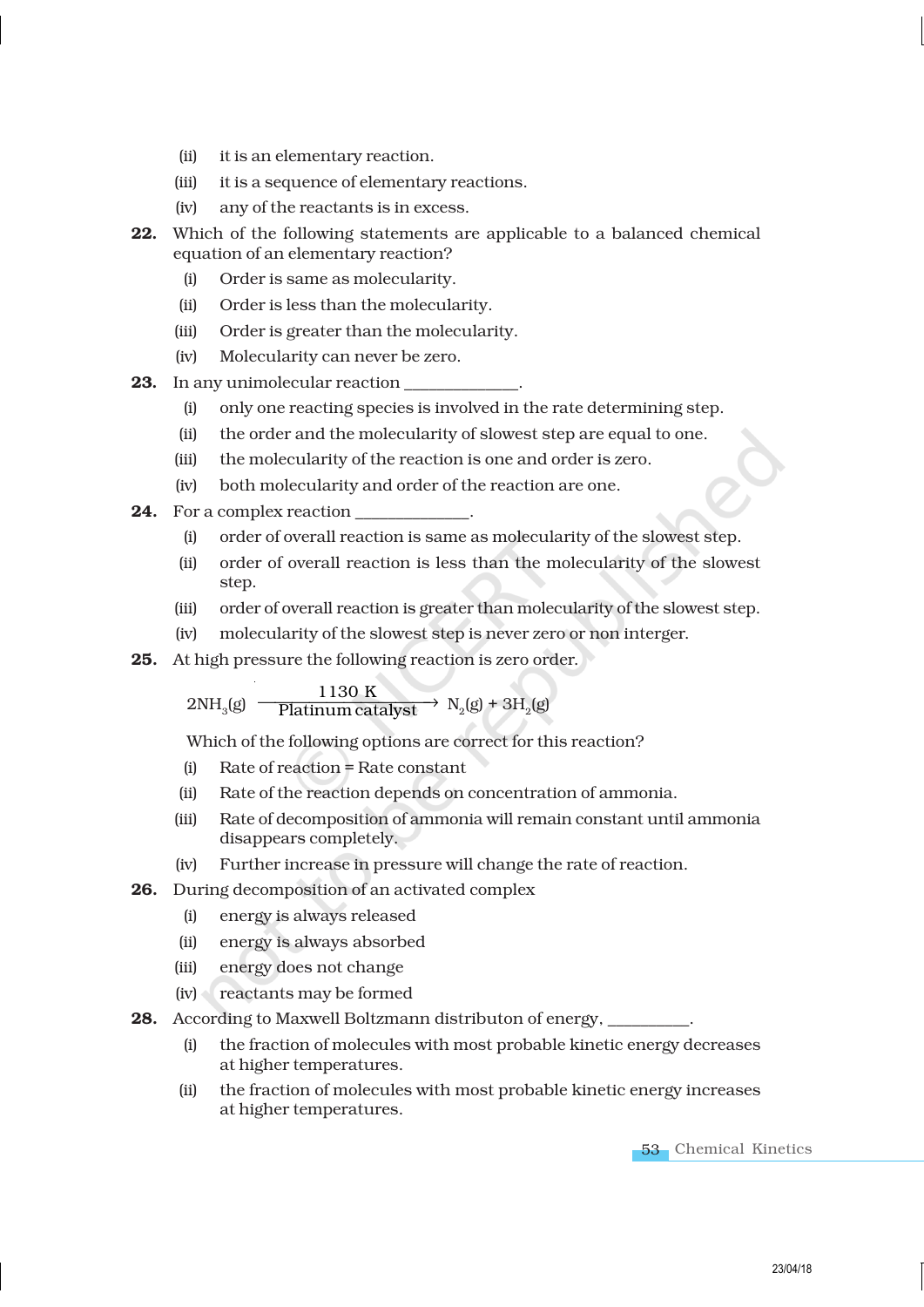- (iii) most probable kinetic energy increases at higher temperatures.
- (iv) most probable kinetic energy decreases at higher temperatures.
- 28. In the graph showing Maxwell Boltzman distribution of energy,
	- (i) area under the curve must not change with increase in temperature.
	- (ii) area under the curve increases with increase in temperature.
	- (iii) area under the curve decreases with increase in temperature.
	- (iv) with increase in temperature curve broadens and shifts to the right hand side.
- 29. Which of the following statements are in accordance with the Arrhenius equation?
	- (i) Rate of a reaction increases with increase in temperature.
	- (ii) Rate of a reaction increases with decrease in activation energy.
	- (iii) Rate constant decreases exponentially with increase in temperature.
	- (iv) Rate of reaction decreases with decrease in activation energy.
- 30. Mark the incorrect statements.
	- (i) Catalyst provides an alternative pathway to reaction mechanism.
	- (ii) Catalyst raises the activation energy.
	- (iii) Catalyst lowers the activation energy.
	- (iv) Catalyst alters enthalpy change of the reaction.
- 31. Which of the following graphs is correct for a zero order reaction?

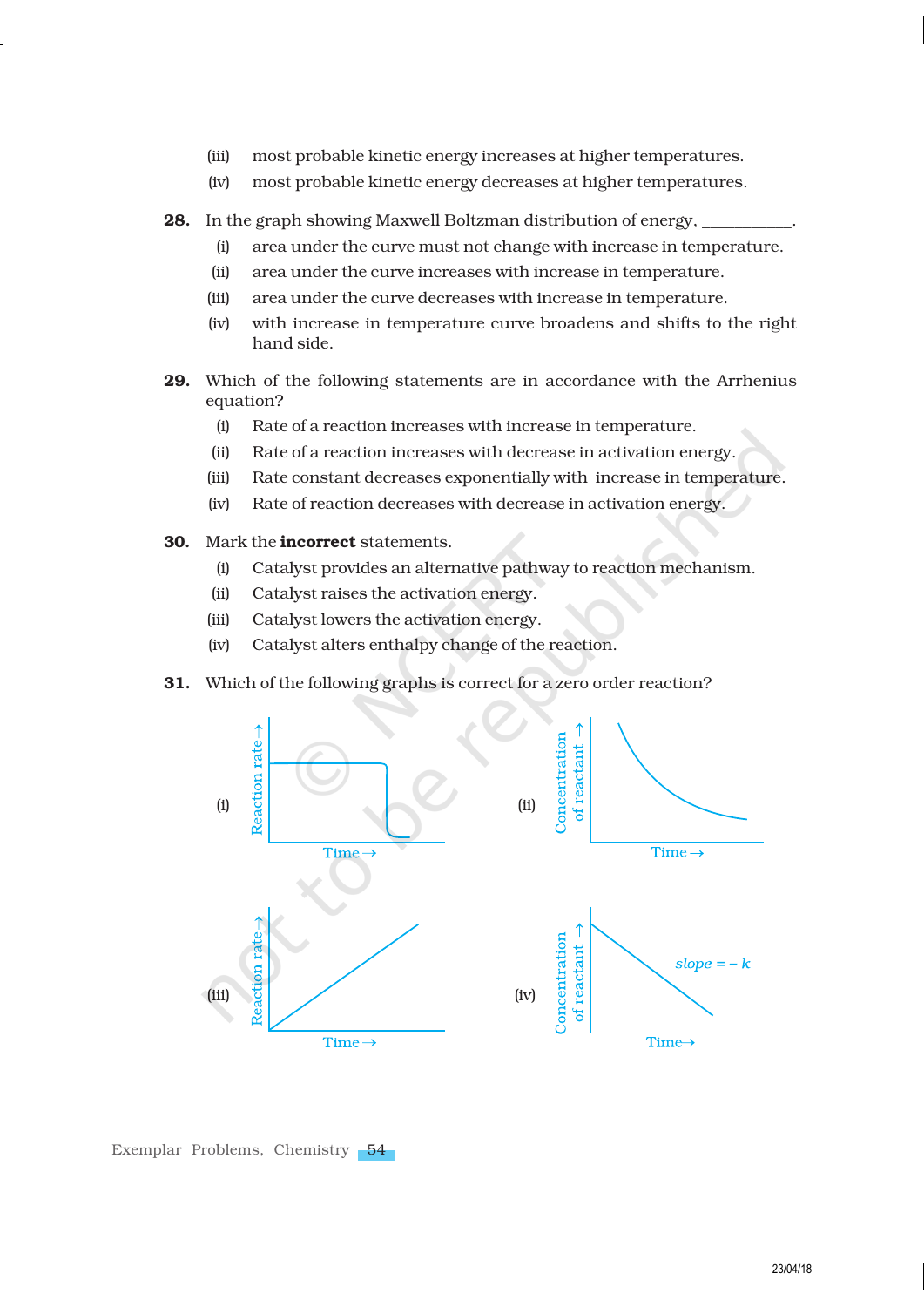

#### 32. Which of the following graphs is correct for a first order reaction?

### **III. Short Answer**

- 33. State a condition under which a bimolecular reaction is kinetically first order reaction.
- **34.** Write the rate equation for the reaction  $2A + B \rightarrow C$  if the order of the reaction is zero.
- 35. How can you determine the rate law of the following reaction?

2NO (g) + O<sub>2</sub> (g)  $\longrightarrow$  2NO<sub>2</sub> (g)

- 36. For which type of reactions, order and molecularity have the same value?
- 37. In a reaction if the concentration of reactant A is tripled, the rate of reaction becomes twenty seven times. What is the order of the reaction?
- 38. Derive an expression to calculate time required for completion of zero order reaction.
- **39.** For a reaction  $A + B \longrightarrow$  Products, the rate law is  $\longrightarrow$  Rate =  $k$  [A][B]<sup>3/2</sup> Can the reaction be an elementary reaction? Explain.
- 40. For a certain reaction large fraction of molecules has energy more than the threshold energy, yet the rate of reaction is very slow. Why?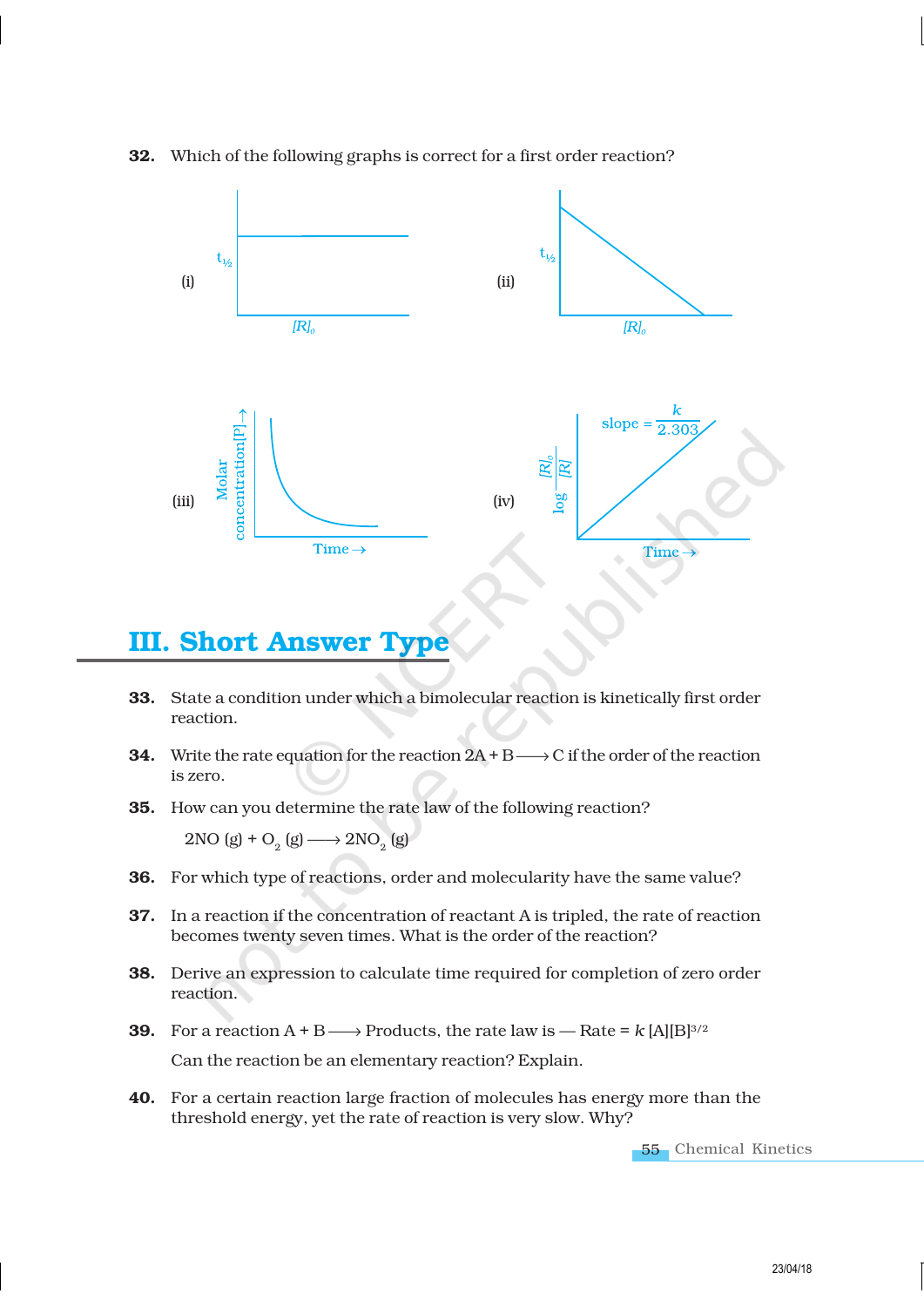- 41. For a zero order reaction will the molecularity be equal to zero? Explain.
- 42. For a general reaction  $A \longrightarrow B$ , plot of concentration of A vs time is given in Fig. 4.3. Answer the following question on the basis of this graph.
	- (i) What is the order of the reaction?
	- (ii) What is the slope of the curve?
	- (iii) What are the units of rate constant?



- **43.** The reaction between  $\text{H}_{\text{2}}(\text{g})$  and  $\text{O}_{\text{2}}(\text{g})$  is highly feasible yet allowing the gases to stand at room temperature in the same vessel does not lead to the formation of water. Explain.
- 44. Why does the rate of a reaction increase with rise in temperature?
- 45. Oxygen is available in plenty in air yet fuels do not burn by themselves at room temperature. Explain.
- 46. Why is the probability of reaction with molecularity higher than three very rare?
- 47. Why does the rate of any reaction generally decreases during the course of the reaction?
- 48. Thermodynamic feasibility of the reaction alone cannot decide the rate of the reaction. Explain with the help of one example.
- **49.** Why in the redox titration of  $K\text{MnO}_4$  vs oxalic acid, we heat oxalic acid solution before starting the titration?
- 50. Why can't molecularity of any reaction be equal to zero?
- 51. Why molecularity is applicable only for elementary reactions and order is applicable for elementary as well as complex reactions?
- 52. Why can we not determine the order of a reaction by taking into consideration the balanced chemical equation?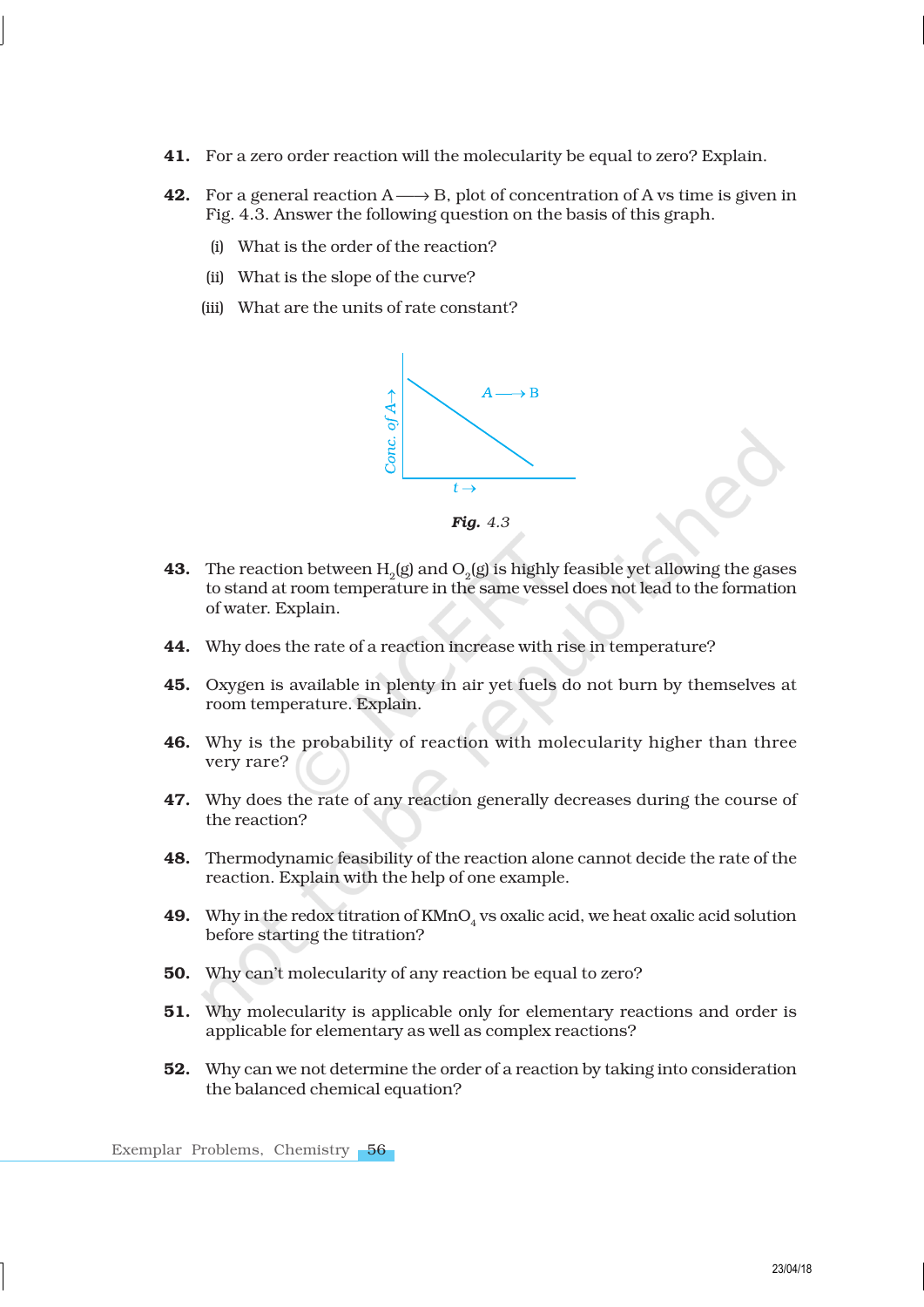### IV. Matching Type

### Note : In the following questions match the items of Column I with appropriate item given in Column II.

53. Match the graph given in Column I with the order of reaction given in Column II. More than one item in Column I may link to the same item of Column II.



54. Match the statements given in Column I and Column II

- (i) Catalyst alters the rate of reaction (a) cannot be fraction or zero
- 

### Column I Column II

- 
- (ii) Molecularity (b) proper orientation is not there always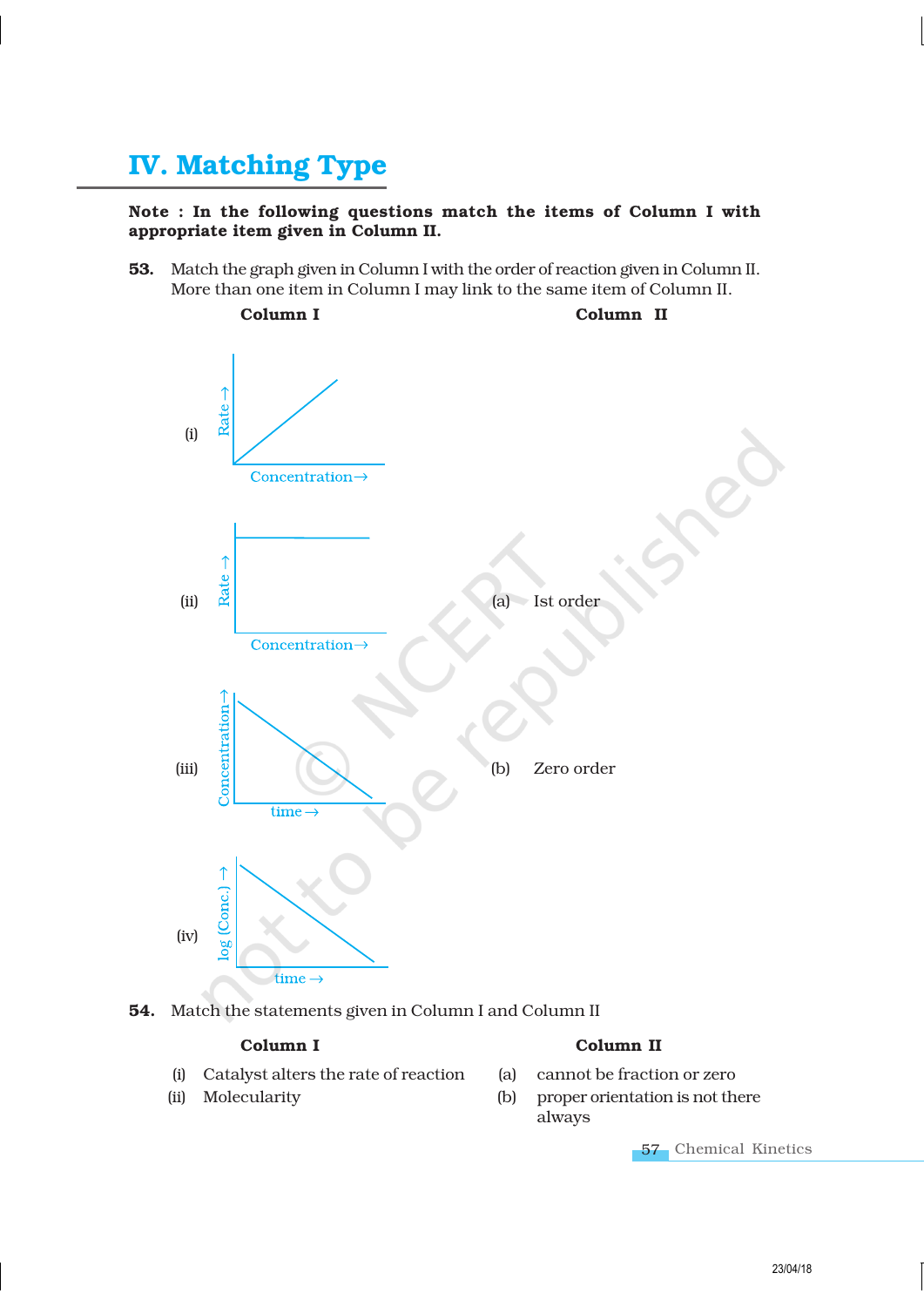- (iii) Second half life of first order reaction (c) by lowering the activation
- (iv)  $e^{-E_a/RT}$
- (v) Energetically favourable reactions (e) total probability is one are sometimes slow
- (vi) Area under the Maxwell (f) refers to the fraction of
- energy
- e (d) is same as the first
	-
	- Boltzman curve is constant molecules with energy equal to or greater than activation energy
- 55. Match the items of Column I and Column II.

|     | Column I |                                                 |     | Column II                                         |  |  |
|-----|----------|-------------------------------------------------|-----|---------------------------------------------------|--|--|
|     | (i)      | Diamond                                         | (a) | short interval of time                            |  |  |
|     | (ii)     | Instantaneous rate                              | (b) | ordinarily rate of conversion is<br>imperceptible |  |  |
|     | (iii)    | Average rate                                    | (c) | long duration of time                             |  |  |
| 56. |          | Match the items of Column I and Column II.      |     |                                                   |  |  |
|     | Column I |                                                 |     | <b>Column II</b>                                  |  |  |
|     | (i)      | Mathematical expression for<br>rate of reaction |     | (a)<br>rate constant                              |  |  |
|     | (ii)     | Rate of reaction for zero order                 |     | rate law<br>(b)                                   |  |  |

- reaction is equal to (iii) Units of rate constant for zero order (c) order of reaction is same as that of slowest step
- (iv) Order of a complex reaction is (d) rate of a reaction determined by

### V. Assertion and Reason Type

#### Note: In the following questions a statement of assertion followed by a statement of reason is given. Choose the correct answer out of the following choices.

- (i) Both assertion and reason are correct and the reason is correct explanation of assertion.
- (ii) Both assertion and reason are correct but reason does not explain assertion.
- (iii) Assertion is correct but reason is incorrect.
- (iv) Both assertion and reason are incorrect.
- (v) Assertion is incorrect but reason is correct.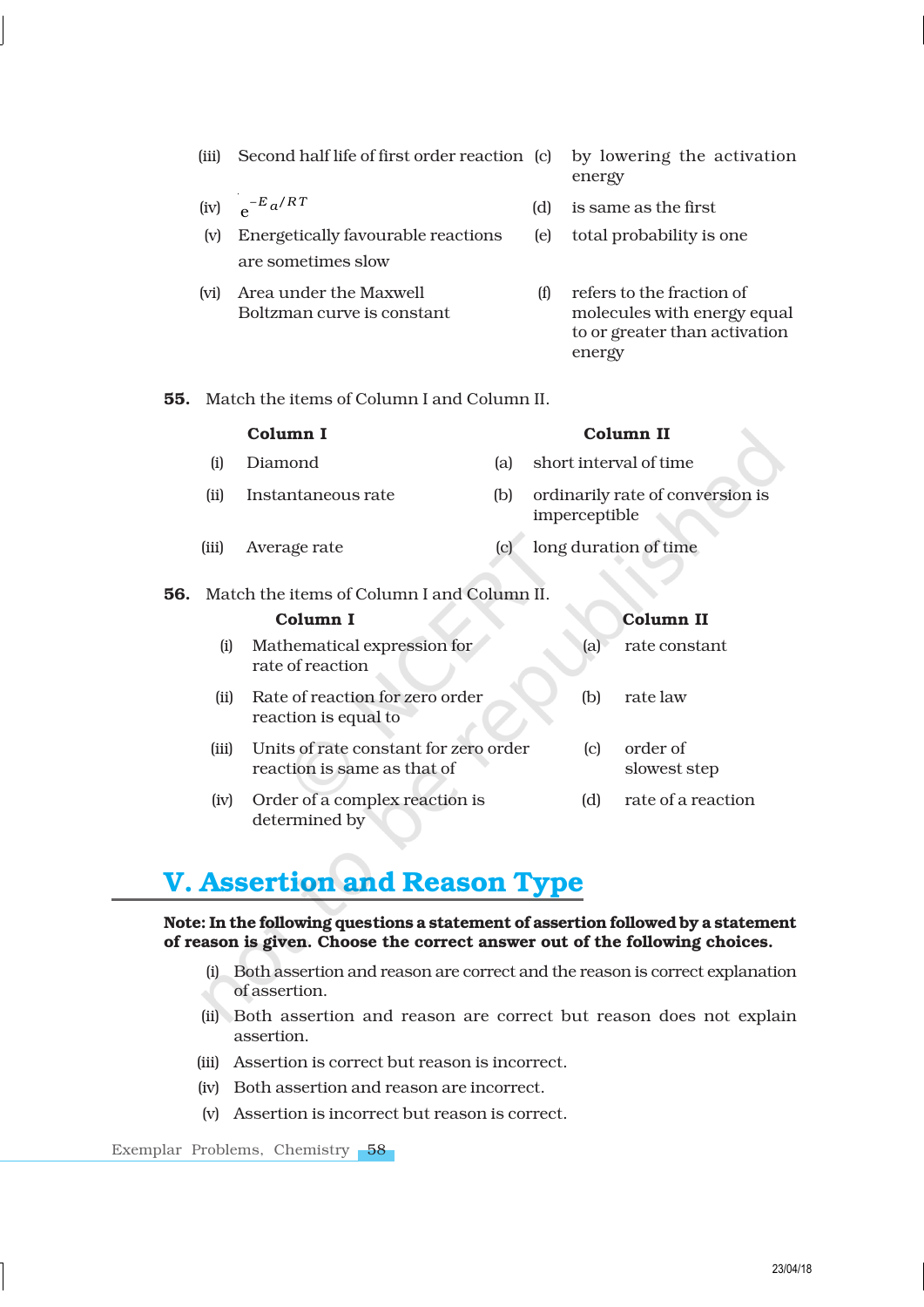| 57. | <b>Assertion</b><br><b>Reason</b> |                      | Order of the reaction can be zero or fractional.<br>We cannot determine order from balanced chemical equation.                                                                                    |
|-----|-----------------------------------|----------------------|---------------------------------------------------------------------------------------------------------------------------------------------------------------------------------------------------|
| 58. | <b>Assertion</b>                  | $\ddot{\cdot}$       | Order and molecularity are same.                                                                                                                                                                  |
|     | <b>Reason</b>                     | $\ddot{\cdot}$       | Order is determined experimentally and molecularity is the<br>sum of the stoichiometric coefficient of rate determining<br>elementary step.                                                       |
| 59. | <b>Assertion</b>                  | $\ddot{\cdot}$       | The enthalpy of reaction remains constant in the presence of<br>a catalyst.                                                                                                                       |
|     | <b>Reason</b>                     | $\ddot{\cdot}$       | A catalyst participating in the reaction, forms different<br>activated complex and lowers down the activation energy but<br>the difference in energy of reactant and product remains the<br>same. |
| 60. | <b>Assertion</b>                  | $\ddot{\phantom{a}}$ | All collision of reactant molecules lead to product formation.                                                                                                                                    |
|     | <b>Reason</b>                     | $\ddot{\cdot}$       | Only those collisions in which molecules have correct<br>orientation and sufficient kinetic energy lead to compound<br>formation.                                                                 |
| 61. | <b>Assertion</b>                  | $\ddot{\phantom{a}}$ | Rate constants determined from Arrhenius equation are fairly<br>accurate for simple as well as complex molecules.                                                                                 |
|     | <b>Reason</b>                     |                      | Reactant molecules undergo chemical change irrespective of<br>their orientation during collision.                                                                                                 |

### VI. Long Answer Type

- 62. All energetically effective collisions do not result in a chemical change. Explain with the help of an example.
- 63. What happens to most probable kinetic energy and the energy of activation with increase in temperature?
- 64. Describe how does the enthalpy of reaction remain unchanged when a catalyst is used in the reaction.
- 65. Explain the difference between instantaneous rate of a reaction and average rate of a reaction.
- 66. With the help of an example explain what is meant by pseudo first order reaction.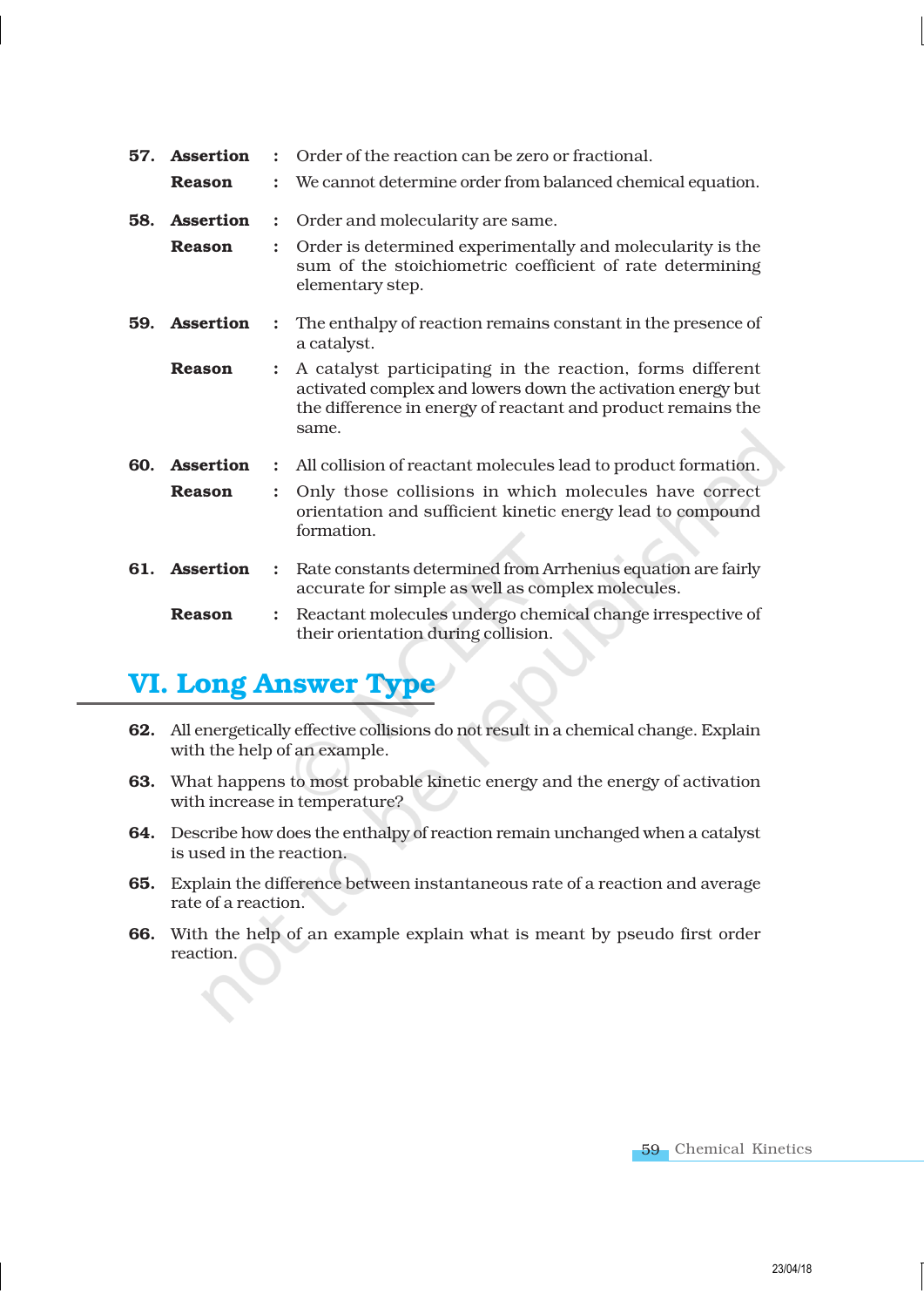### ANSWERS

### *I. Multiple Choice Questions (Type-I)*

| $1.$ (iii) | $2.$ (iii) | 3. (ii)   | 4. (i)     | 5. (ii)  | 6. (i)      |
|------------|------------|-----------|------------|----------|-------------|
| 7. (iv)    | 8. (iii)   | 9. (iii)  | $10.$ (ii) | 11. (i)  | $12.$ (iii) |
| 13. (i)    | 14. (ii)   | 15. (iii) | 16. $(iv)$ | 17. (ii) | 18. (ii)    |
| 19. (ii)   | 20. (ii)   |           |            |          |             |

#### *II. Multiple Choice Questions (Type-II)*

| 21. (i), (iii), (iv) | 22. (i), (iv)  | 23. (i), (ii)  | $24.$ (i), (iv) |
|----------------------|----------------|----------------|-----------------|
| 25. (i), (iii), (iv) | 26. (i), (iv)  | 27. (i), (iii) | 28. (i), (iv)   |
| 29. (i), (ii)        | 30. (ii), (iv) | 31. (i), (iv)  | 32. (i), (iv)   |

#### *III. Short Answer Type*

- 33. Bimolecular reaction becomes kinetically first order when one of the reactants is in excess.
- 34. Rate =  $k$  [A]<sup>o</sup>[B]<sup>o</sup> or Rate =  $k$
- 35. See page no. 99 of NCERT textbook for Class XII.
- 36. If the reaction is an elementary reaction, order is same as molecularity.
- 37. Three, because rate =  $k [A]$ <sup>3</sup>
- 38.  $[R] = [R]_0 kt$ for completion  $[R] = 0$

$$
\therefore t = \frac{[R]_0}{k}
$$

39. During an elementary reaction, the number of atoms or ions colliding to react is referred to as molecularity. Had this been an elementary reaction the order of reaction with respect to B would have been 1, but in the given rate law it is 3  $\frac{1}{2}$  . This indicates that the reaction is not an elementary

reaction.

- 40. Apart from the energy considerations, the colliding molecules should also have proper orientation for effective collision. This condition might not be getting fulfilled in the reaction.
- 41. No, the molecularity can never be zero or a fractional number.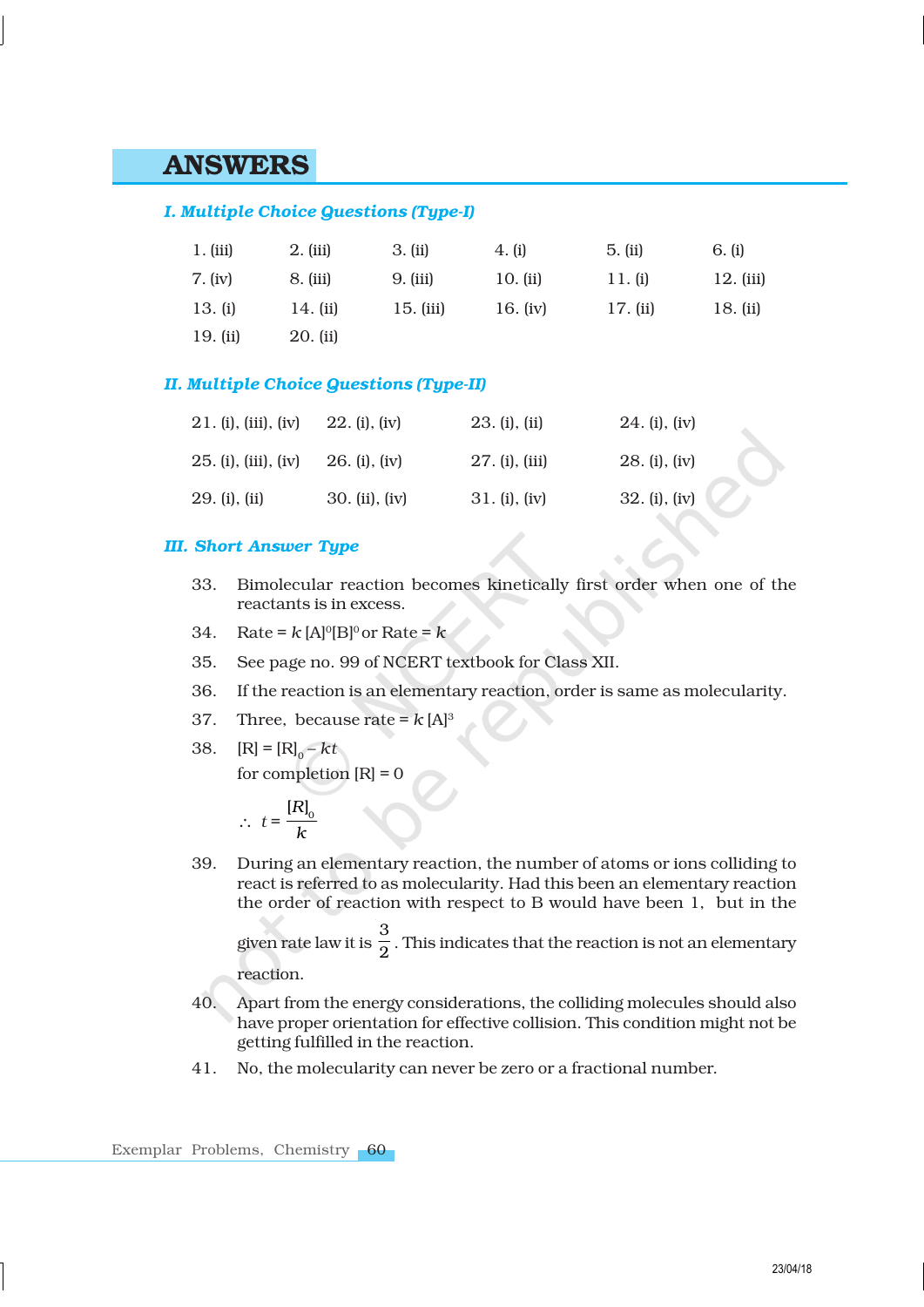- 42. (i) Zero (ii) – $k$  (iii) mol  $L^{-1}$  s<sup>-1</sup>
- 43. This is because activation energy for the reaction is very high at room temperature.
- 44. At higher temperatures, larger fraction of colliding particles can cross the energy barrier (i.e. the activation energy), which leads to faster rate.
- 45. The activation energy for combustion reactions of fuels is very high at room temperature therefore they do not burn by themselves.
- 46. The probability of more than three molecules colliding simultaneously is very small. Hence possibility of molecularity being three is very low.
- 47. The rate of a reaction depends on the concentration of reactants. As the reaction progresses, reactants start getting converted to products so the concentration of reactants decreases hence the rate decreases.
- 48. Thermodynamically the conversion of diamond to graphite is highly feasible but this reaction is very slow because its activation energy is high.
- 49. The reaction between  $\text{KMnO}_4$  and oxalic acid is very slow. By raising the temperature we can enhance the rate of reaction.
- 50. Molecularity is the number of molecules taking part in an elementary step. For this we require at least a single molecule leading to the value of minimum molecularity of one.
- 51. A complex reaction proceeds through several elementary reactions. Numbers of molecules involved in each elementary reaction may be different i.e., the molecularity of each step may be different. Therefore, discussion of molecularity of overall complex reaction is meaningless. On the other hand, order of a complex reaction is determined by the slowest step in its mechanism and is not meaningless even in the case of complex reactions.
- 52. Balanced chemical equation often leads to incorrect order or rate law. For example the following reaction seems to be a tenth order reaction.

 $\text{KClO}_3 + 6\text{FeSO}_4 + 3\text{H}_2\text{SO}_4 \longrightarrow \text{KCl} + 3\text{H}_2\text{O} + 3\text{Fe}_2 \text{ (SO}_4)_3$ 

This is actually a second order reaction. Actually the reaction is complex and occurs in several steps. The order of such reaction is determined by the slowest step in the reaction mechanism. Order is determined experimentally and is confined to the dependence of observed rate of reaction on the concentration of reactants.

### *IV. Matching Type*

| 53. (i) $\rightarrow$ (a) | $(ii) \rightarrow (b)$ | $(iii) \rightarrow (b)$ | $(iv) \rightarrow (a)$ |
|---------------------------|------------------------|-------------------------|------------------------|
| 54. (i) $\rightarrow$ (c) | $(ii) \rightarrow (a)$ | $(iii) \rightarrow (d)$ | $(iv) \rightarrow (f)$ |
| $(v) \rightarrow (b)$     | $(vi) \rightarrow (e)$ |                         |                        |
| 55. (i) $\rightarrow$ (b) | $(ii) \rightarrow (a)$ | $(iii) \rightarrow (c)$ |                        |
| 56. (i) $\rightarrow$ (b) | $(ii) \rightarrow (a)$ | $(iii) \rightarrow (d)$ | $(iv) \rightarrow (d)$ |
|                           |                        |                         |                        |